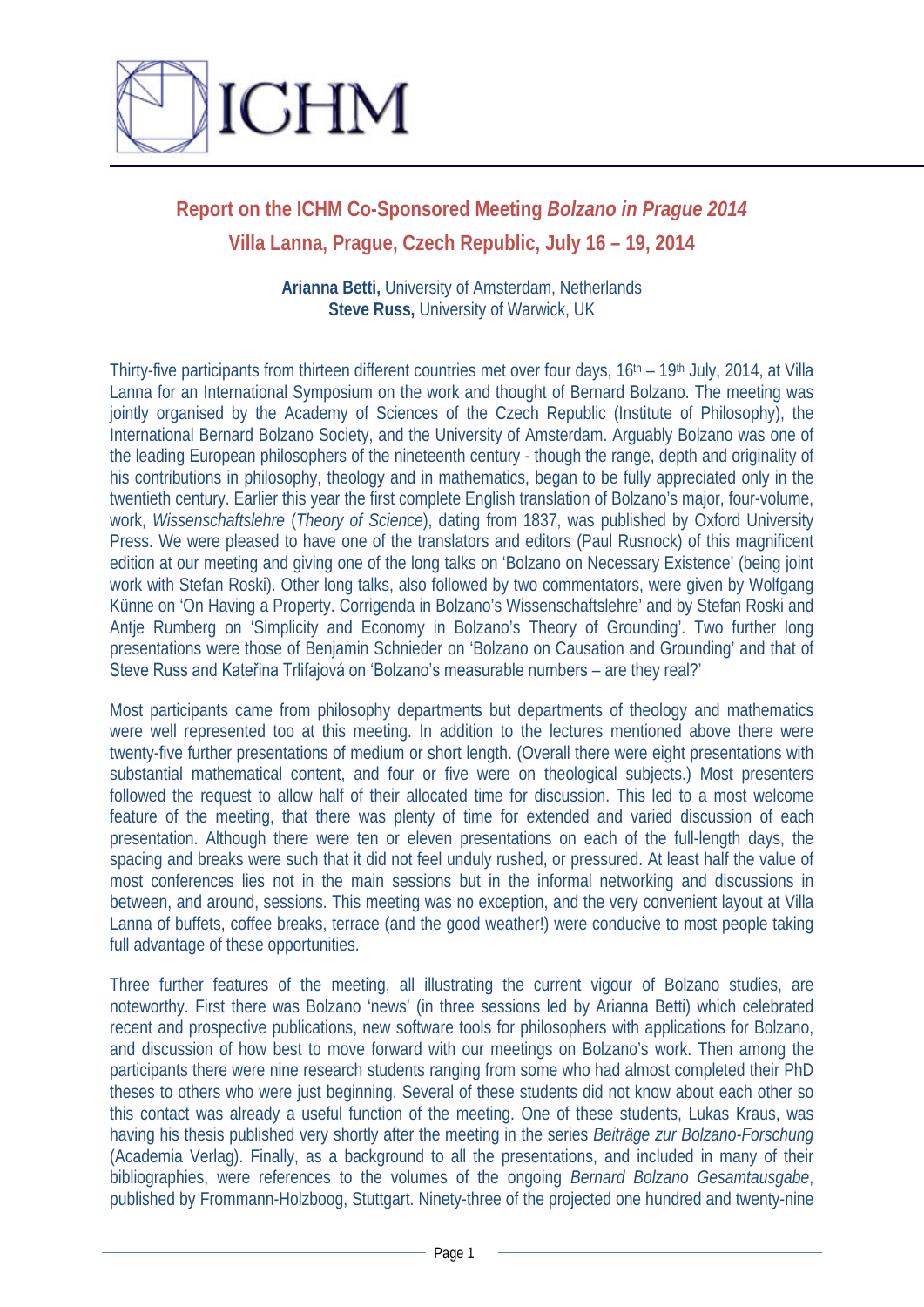

volumes have appeared already, many of the remaining volumes are 'in the pipeline', and so the end of this magnificent publication series really is in sight. These volumes are greatly enriching and extending the primary resources available to Bolzano scholars.

As a final treat, for those who could stay on after the presentations, there was a 'Bolzano Trail' – a walking tour visiting places in both the Old and New Town of special interest associated with Bolzano's life and work. In spite of the heat, and the brisk pace required, everyone was inspired and encouraged by the great enthusiasm, energy and extensive knowledge of our guide Alena Šolcová.

The meeting was supported financially, and in services, by the University of Amsterdam, the Academy of Sciences of the Czech Republic (in particular the Institute of Philosophy), the International Bernard Bolzano Society, The International Commission for the History of Mathematics, and a Trust that wishes to remain anonymous. We are pleased to acknowledge gratefully the contributions of all these institutions which together made a substantial impact on the costs for all participants and allowed for a number of bursaries to research students.

A forerunner to this meeting was a much more informal (and slightly chaotic!) meeting in Prague in 2010 [\(http://www2.warwick.ac.uk/fac/sci/dcs/people/steve\\_russ/pmb10\)](http://www2.warwick.ac.uk/fac/sci/dcs/people/steve_russ/pmb10). That meeting was 'by invitation' only. In contrast, this meeting had quite a widely publicised 'Call for Papers' and consequently had many more submissions and presentations. The scientific organiser in the Institute of Philosophy (AVČR) was Ladislav Kvasz. Much of the detailed planning was by Arianna Betti (Professor in Philosophy of Language, University of Amsterdam) with assistance from Pam Rossel. This work included invitations to the Programme Committee, the detailed planning of the programme and the budget, and the construction and maintenance of the website. Many details of the meeting, including the programme and committee members, can be found at [http://bolzano2014.wordpress.com/.](http://bolzano2014.wordpress.com/) At present the slides from presentations, hand-outs, and in some cases full papers, are available only to participants. Some have recently been published, others are on the way to publication. We wish to make all the materials as widely available as possible, but without jeopardising potential publications. Details of publications, and the availability of presentations, will be posted on the website in due course.

Steve Russ (formerly Associate Professor in Computer Science at the University of Warwick, UK) helped to co-ordinate the local organising group and act as a link with Arianna Betti and Pam Rossel. The local organising group consisted of Magdalena Hykšová, Petra Ivaničová, Ladislav Kvasz, Steve Russ, Alena Šolcová, Kateřina Trlifajová. They devoted a great deal of time to preparatory discussions, and then much work, to ensure the numerous practical arrangements went smoothly for all participants. It was a much appreciated support for participants that the registration desk was staffed throughout the meeting by both Pam Rossel and Petra Ivaničová. Our thanks also go to all the staff at Villa Lanna who provided for all our needs with service, catering, rooms, equipment and accommodation of a very high standard.

## **MATHEMATICAL CONTRIBUTIONS TO** *BOLZANO IN PRAGUE 2014*

Peter Simons *Bolzano, Conditional probability, and Monty Hall*

Magdalena Hykšová, *Probability theory and its philosophical interpretation in the work of Bernard Bolzano*

Elias Fuentes Guillén, *Some remarks about Bolzano's mathematical sources (1804 – 1817)*